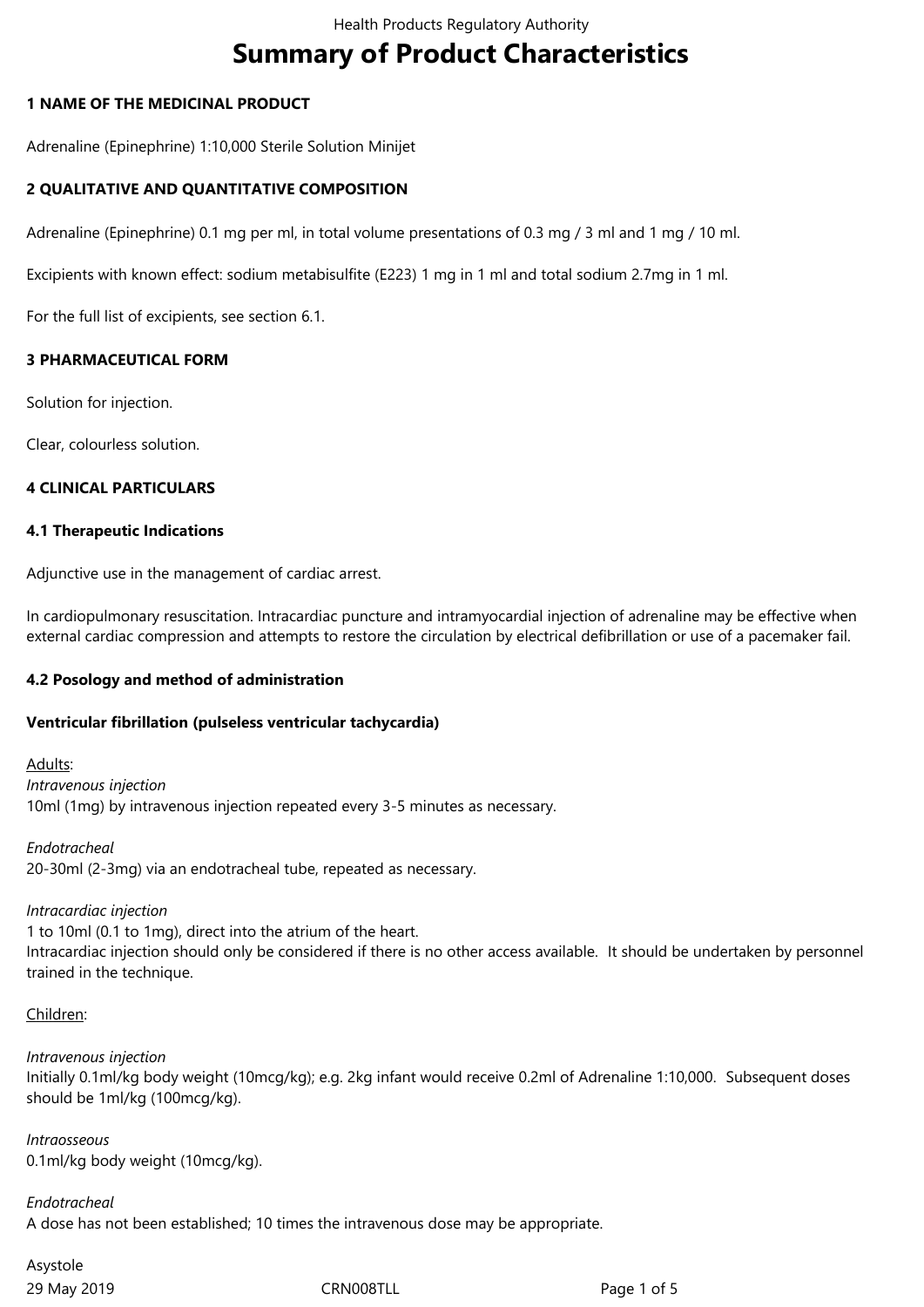## Adults:

#### *Intravenous*

10ml (1mg) by intravenous injection repeated every 3-5 minutes as necessary. If there is no response after three cycles, consider injections of adrenaline 5mg.

## *Endotracheal*

20-30 ml (2-3mg) via an endotracheal tube, repeated as necessary.

## Children:

#### *Intravenous*

0.1ml/kg initially (10mcg/kg). If no response give 1ml/kg (100mcg/kg). After 3 cycles consider alkalising or antiarrhytmic agents.

#### *Intraosseus*

0.1 ml/kg initially (10mcg/kg). If no response give 1ml/kg (100mcg/kg). After 3 cycles consider alkalising or antiarrhythmic agents.

## **Electromechanical Dissociation (EMD)**

## Adults:

*Intravenous:* 10ml (1mg) by intravenous injection repeated every 3-5 minutes as necessary. If normal rhythm does not return after standard measures, consider adrenaline 5mg intravenous.

#### Children:

*Intravenous:* 0.1ml/kg initially (10mcg/kg) every 3 minutes, until underlying cause identified. Subsequent doses should be 1ml/kg (100mcg/kg).

# **4.3 Contraindications**

Contraindications are relative as this product is intended for use in life-threatening emergencies.

Other than in the emergency situation, the following contraindications should be considered: Hyperthyroidism, hypertension, ischaemic heart disease, diabetes mellitus, closed angle glaucoma and hypersensitivity to sympathomimetic amines.

# **4.4 Special warnings and precautions for use**

These special warnings and precautions are relative as this product is intended for use in life-threatening situations.

Administer slowly with caution to elderly patients and to patients with ischaemic heart disease, hypertension, diabetes mellitus, hyperthyroidism or psychoneurosis.

Use with extreme caution in patients with long-standing bronchial asthma and emphysema who have developed degenerative heart disease. Anginal pain may be induced when coronary insufficiency is present.

Use with caution in patients with pre-existing cardiac arrhythmias.

Tissue necrosis at injection site may arise if this product is administered to an inappropriate injection site such as digits or buttocks.

Intravenous administration should be performed with caution in order to avoid an accidental intra-arterial injection.

Administer with caution: In patients suffering from autonomic dysreflexia (hyperreflexia), particularly in spinal cord injury (e.g., tetraplegics). Patients with hypersensitivity to sulfites and patients with prostatic hypertrophy or urination difficulty.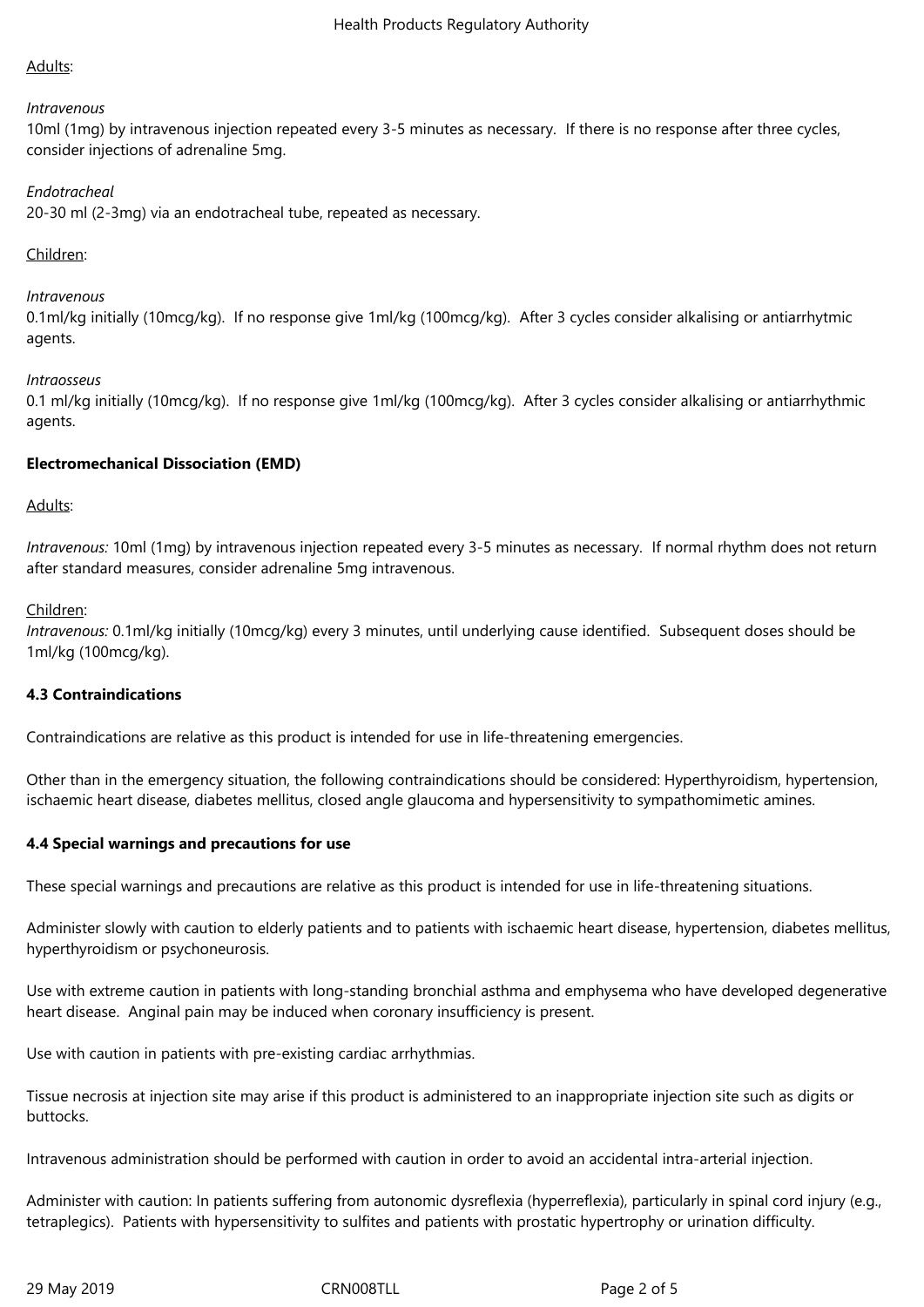#### Health Products Regulatory Authority

Endotracheal administration of adrenaline can contaminate the colorimeter carbon dioxide detector and lead to its false positive colour change (fixed yellow discoloration).

## **4.5 Interaction with other medicinal products and other forms of interactions**

The effects of adrenaline may be potentiated by tricyclic antidepressants.

Volatile anaesthetics such as halothane increase the risk of adrenaline-induced ventricular arrhythmias and acute pulmonary oedema if hypoxia is present. Severe hypertension and bradycardia may occur with non-selective beta-blocking drugs such as propranolol. Propranolol also inhibits the bronchodilator effect of adrenaline. The risk of cardiac arrhythmias is higher when adrenaline is given to patients receiving digoxin or quinidine. Adrenaline –induced hyperglycaemia may lead to loss of blood-sugar control in diabetic patients treated with hypoglycaemic agents.

The vasoconstrictor and pressor effects of adrenaline, mediated by its alpha-adrenergic action, may be enhanced by concomitant administration of drugs with similar effects, such as ergot alkaloids or oxytocin.

Adrenaline specifically reverses the antihypertensive effects of adrenergic neurone blockers such as guanethidine with the risk of severe hypertension.

Concurrent use or use within 2 weeks of monoamine oxidase inhibitor increases risk of adverse events. Sympathomimetic drugs (e.g. isoproterenol) increase the risk of serious cardiac arrhythmias. Alpha blockers increase the risk of hypotension and tachycardia. Drugs which cause potassium loss (corticosteroids, potassium-depleting diuretic, aminophylline, theophylline) increases the risk of hypokalemia. Levodopa increases the risk of cardiac adverse effects of levodopa

Use of Entacapone may potentiate the chronotropic and arrhtmogenic effects of adrenaline.

## **4.6 Fertility, pregnancy and lactation**

Adrenaline crosses the placenta. There is some evidence of a slightly increased incidence of congenital abnormalities. Injection of adrenaline may cause foetal tachycardia, cardiac irregularities, extrasystoles and louder heart sounds. In labour, adrenaline may delay the second stage. Adrenaline should only be used in pregnancy if the potential benefits outweigh the risks to the foetus.

Adrenaline is excreted in breast milk, but as pharmacologically active plasma concentrations are not achieved by the oral route, the use of adrenaline in breast feeding mothers is presumed to be safe.

#### **4.7 Effects on ability to drive and use machines**

Not applicable; this preparation is intended for use only in emergencies.

#### **4.8 Undesirable effects**

The potentially severe adverse effects of adrenaline arise from its effect upon blood pressure and cardiac rhythm. Anginal pain, ventricular fibrillation , myocardial ischaemia and myocardial infarction may occur .

Severe hypertension may lead to cerebral haemorrhage and pulmonary oedema. Local vasoconstriction and hypoxia of mucosa, which may lead to compensatory rebound congestion of the mucosa (in case of endotracheal administration). Stress cardiomyopathy, bowel necrosis, pallor and thrombocytosis.Symptomatic adverseeffects areanxiety, dyspnoea, restlessness, palpitations, tachycardia, tremor, weakness, dizziness, headache and cold extremities.

Other effects that may occur include difficulty in micturition and urinary retention.

Biochemical effects include inhibition of insulin secretion, stimulation of growth hormone secretion, hyperglycaemia (even with low doses), gluconeogenesis, glycolysis, lipolysis and ketogenesis.

Please cross refer to section 4.4

Reporting of suspected adverse reactions

29 May 2019 **CRNOOSTLL** CRNOOSTLL **Page 3 of 5**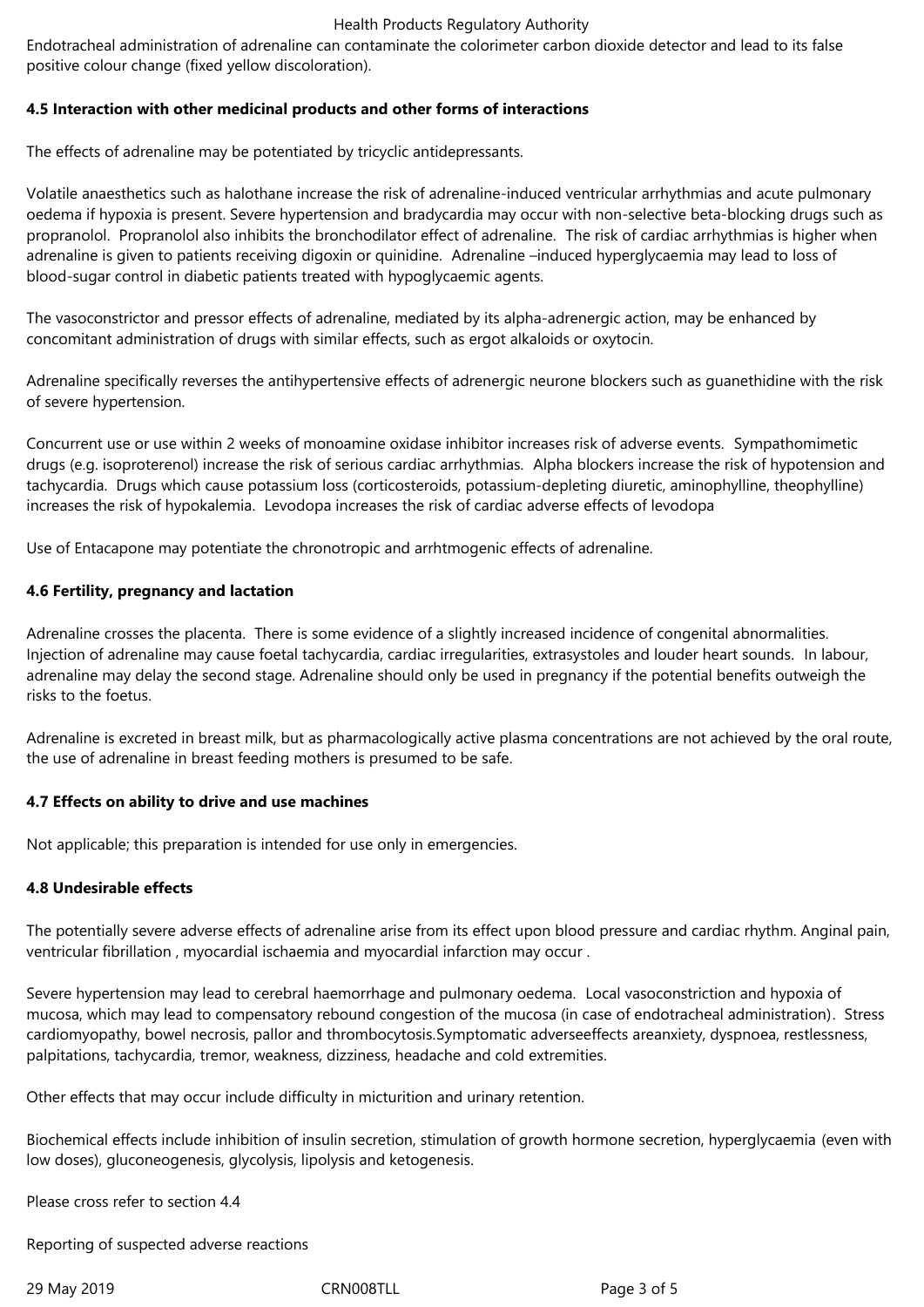adverse reactions via HPRA Pharmacovigilance, Earlsfort Terrace, IRL - Dublin 2; Tel: +353 1 6764971; Fax: +353 1 6762517. Website: www.hpra.ie; E-mail: medsafety@hpra.ie.

## **4.9 Overdose**

## **Sympto[ms](http://www.hpra.ie/)**

Cardiac arrhythmias leading to ventricular fibrillation and death; severe hypertension leading to pulmonary oedema and cerebral haemorrhage.

## **Treatment**

Combined alpha- and beta-adrenergic blocking agents such as labetalol may counteract the effects of adrenaline, or a beta-blocking agent may be used to treat any supraventricular arrhythmias and phentolamine to control the alpha-mediated effects on the peripheral circulation. Rapidly acting vasodilators such as nitrates and sodium nitroprusside may also be helpful.

Immediate resuscitation support must be available.

## **5 PHARMACOLOGICAL PROPERTIES**

#### **5.1 Pharmacodynamic properties**

## ATC code: C01 CA24

Adrenaline is a direct-acting sympathomimetic agent exerting its effect on alpha- and beta-adrenoceptors. The overall effect of epinephrine depends on the dose used, and may be complicated by the homeostatic reflex responses. In resuscitation procedures it is used to increase the efficacy of basic life support. It is a positive cardiac inotrope. Major effects are increased systolic blood pressure, reduced diastolic pressure(increased at higher doses), tachycardia, hyperglycaemia and hypokalaemia.

#### **5.2 Pharmacokinetic properties**

Adrenaline is rapid in onset and of short duration. After i.v. infusion the half-life is approximately 5-10 minutes. It is rapidly distributed to the heart, spleen, several glandular tissues and adrenergic nerves. It crosses the placenta and is excreted in breast milk. It is approximately 50% bound to plasma proteins.

Adrenaline is rapidly metabolised in the liver and tissues by oxidative deamination and O-methylation followed by reduction or by conjugation with glucuronic acid or sulfate. Up to 90% of the i.v. dose is excreted in the urine as metabolites.

#### **5.3 Preclinical safety data**

Not applicable since Adrenaline (Epinephrine) Injection has been used in clinical practice for many years and its effects in man are well known.

#### **6 PHARMACEUTICAL PARTICULARS**

#### **6.1 List of excipients**

Citric Acid Monohydrate Sodium Citrate (E331) Sodium Chloride Sodium metabisulfite (E223) Dilute Hydrochloric Acid (for pH adjustment) Water for Injection

#### **6.2 Incompatibilities**

In the absence of compatability studies, this medicinal product must not be mixed with other medicinal products. Adrenaline should not be mixed with sodium bicarbonate; the solution is oxidised to adrenochrome and then forms polymers.